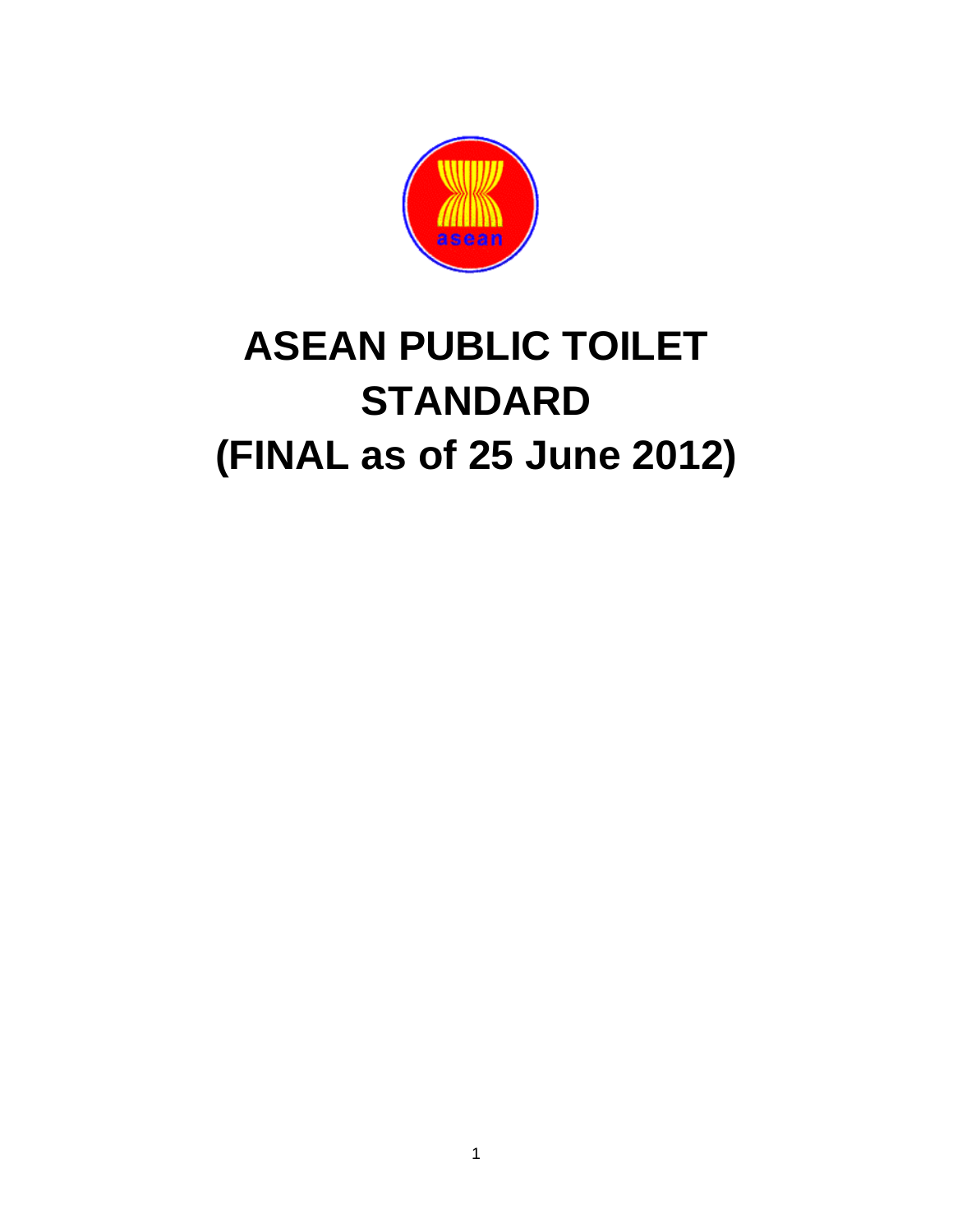# **Table of Contents**

| $\mathbf{1}$ |                 |    |                                                                        |  |
|--------------|-----------------|----|------------------------------------------------------------------------|--|
|              | 1.1             |    |                                                                        |  |
|              | 1.2             |    |                                                                        |  |
|              | 1.3             |    |                                                                        |  |
|              | 1.3.1           |    |                                                                        |  |
|              | 1.3.2           |    |                                                                        |  |
|              | 1.3.3           |    |                                                                        |  |
|              | 1.3.4           |    |                                                                        |  |
|              | 1.4             |    |                                                                        |  |
|              | 1.4.1<br>system | -5 | Good waste water management system and standardized water treatment    |  |
|              | 1.4.2           |    |                                                                        |  |
|              | 1.4.3           |    |                                                                        |  |
|              | 1.4.4           |    | Encourage the appropriate use of the toilet and importance of hygiene5 |  |
|              | 1.4.5           |    |                                                                        |  |
|              | 1.5             |    |                                                                        |  |
|              | 1.5.1           |    |                                                                        |  |
|              | 1.5.2           |    |                                                                        |  |
|              | 1.5.3           |    |                                                                        |  |
|              | 1.6             |    |                                                                        |  |
|              | 1.6.1           |    |                                                                        |  |
|              | 1.6.2           |    |                                                                        |  |
|              | 1.6.3           |    |                                                                        |  |
|              | 1.6.4           |    | Trained personnel on the facility for cleaning and maintenance 6       |  |
|              | 1.6.5           |    |                                                                        |  |
|              | 1.6.6           |    |                                                                        |  |
|              | 1.7             |    |                                                                        |  |
|              | 1.7.1           |    |                                                                        |  |
|              | 1.7.2           |    |                                                                        |  |
|              | 1.7.3           |    |                                                                        |  |
|              | 1.7.4           |    |                                                                        |  |
|              | 1.7.5           |    |                                                                        |  |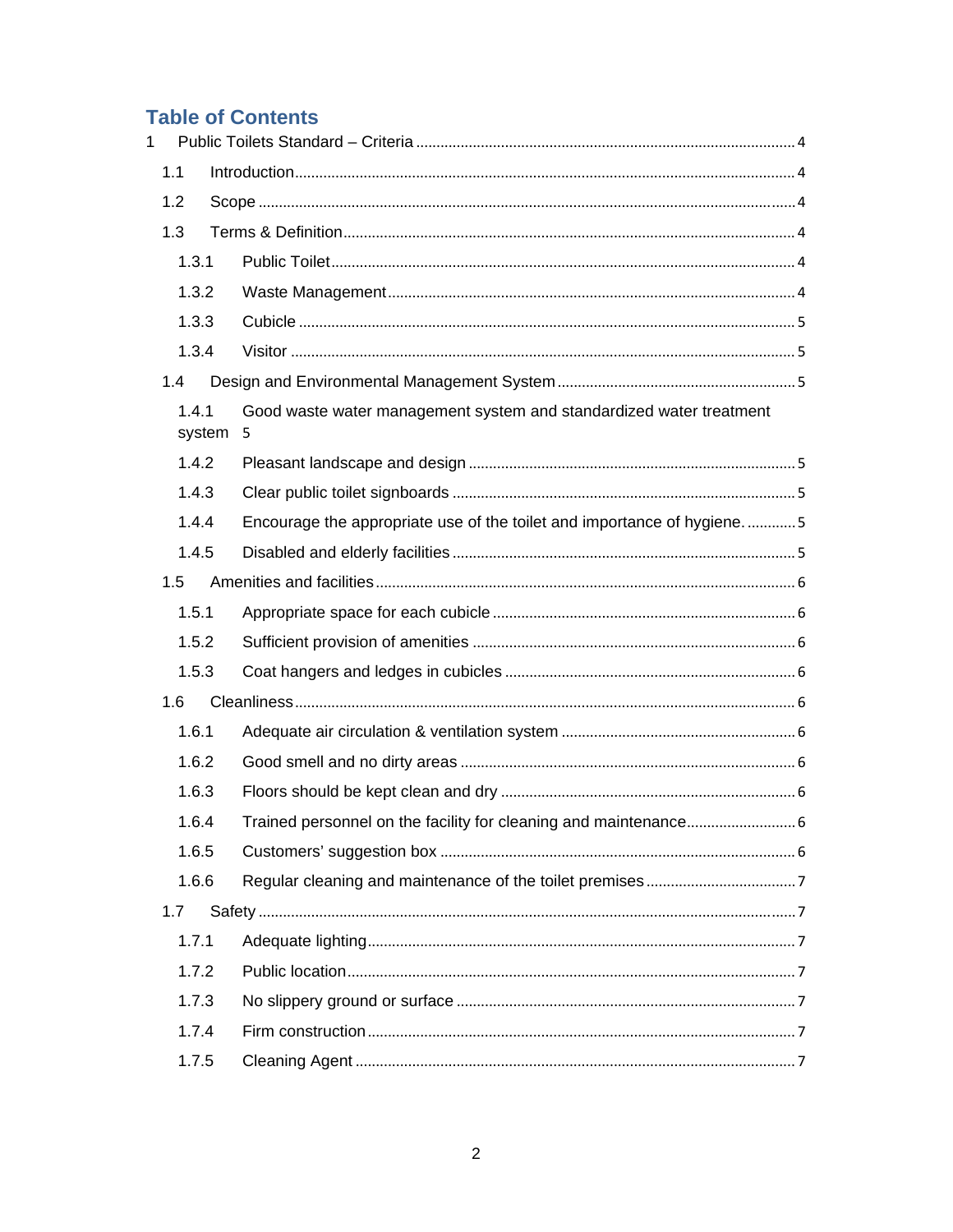# **Foreword**

The objective of this standard is to develop an ASEAN Public Toilet Standard that can be implemented by ASEAN Member States to ensure the quality, comfort, safety and proper waste management of public toilets in general at touristic destinations within the ASEAN Region.

The development of the ASEAN Public Toilet Standard is in line with the ASEAN Tourism Strategic Plan (ATSP) 2011-2015. With reference to the previous toilet standard the resulting standard will still focus on four main criteria which are Design & Environmental Management System, Amenities & Facilities, Cleanliness and Safety.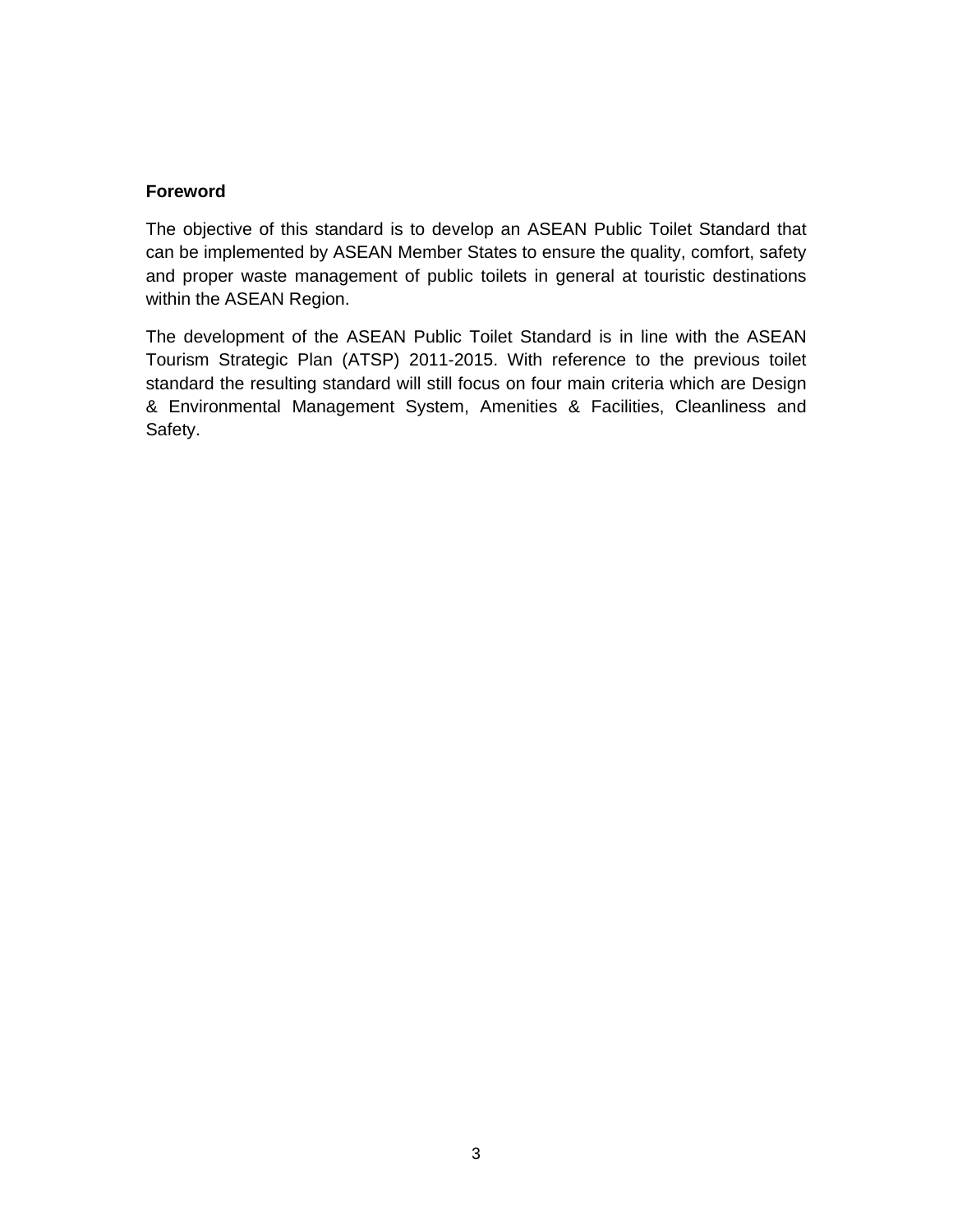# **1 Public Toilets Standard – Criteria**

# **1.1 Introduction**

A basic yet vital component in the tourism industry that can make or break the tourist experience is when the tourist has to use the toilet. These toilets need to be clean, hygienic, complete with various amenities and facilities, located conveniently, well maintained and using proper waste management systems.

There are various types of toilets within the ASEAN region with different norms and designs. This standard looks at common criterias that should be practiced at all public toilets in the ASEAN region.

# **1.2 Scope**

The Public Toilets Standard is divided into four main criteria which recommend how a public toilet should be maintained: Design and Environmental Management System, Amenities and Facilities, Cleanliness and Safety.

A public toilet as defined by this standard is a room or booth shared by all people at all times for urination and defecation consisting of at least a bowl fitted with or without a seat (seating or squatting) and connected to a waste pipe and a flushing apparatus. This standard also focuses on public toilets frequented by tourists at places of interest/transit points/popular shopping areas.

# **1.3 Terms & Definition**

# 1.3.1 Public Toilet

Public Toilet is a room or booth shared by all people for urination and defecation consisting of at least a bowl fitted with or without a seat (seating or squatting) and connected to a waste pipe and a flushing apparatus.

# 1.3.2 Waste Management

Waste management is the collection, transport, processing or disposal, managing and monitoring of waste materials. The term usually relates to materials produced by human activity, and the process is generally undertaken to reduce their effect on health, the environment or aesthetics. Waste management is a distinct practice from resource recovery which focuses on delaying the rate of consumption of natural resources. The management of wastes treats all materials as a single class, whether solid, liquid, gaseous or radioactive substances, and tried to reduce the harmful environmental impacts of each through different methods.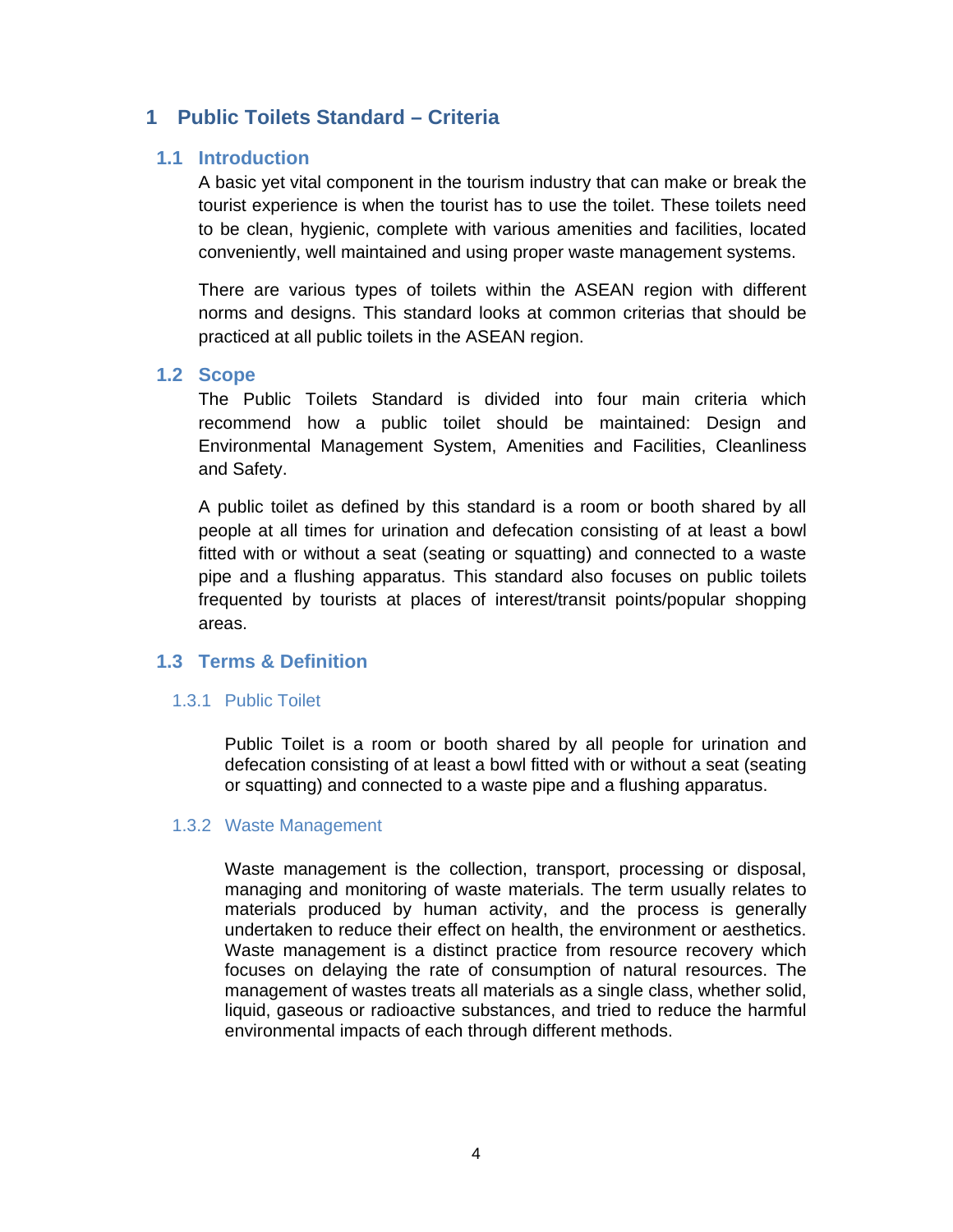#### 1.3.3 Cubicle

Booth or room for urination/defecation within the toilet. Often these have lockable doors for privacy and will either have a latrine, toilet paper, water bidet and dispenser, shelf and coat hanger.

# 1.3.4 Visitor

Refers to anyone, male or female who is using the toilet.

# **1.4 Design and Environmental Management System**

# 1.4.1 Good waste water management system and standardized water treatment system

The public toilet should use a proper waste management system and standardised water treatment system approved by the local government/authority/entity.

#### 1.4.2 Pleasant landscape and design

The surrounding area of the toilet should be kept clean, safe and provide easy access for visitors. The exterior and interior design can either use traditional or modern architecture

#### 1.4.3 Clear public toilet signboards

Toilets signs should be placed at visible conspicuous areas for visitor convenience.

#### 1.4.4 Encourage the appropriate use of the toilet and importance of hygiene.

Notices encouraging the proper use of the toilets should be placed near/at visitor's field of view when using the toilets. These notices should clearly explain the operation and importance of hygiene, cleanliness and tidiness and also shall not be encourage as smoking area.

#### 1.4.5 Disabled and elderly facilities

Each toilet should have at least one toilet for the disabled. These toilets should have bigger doors for wheel chair access and railings for support near the latrines.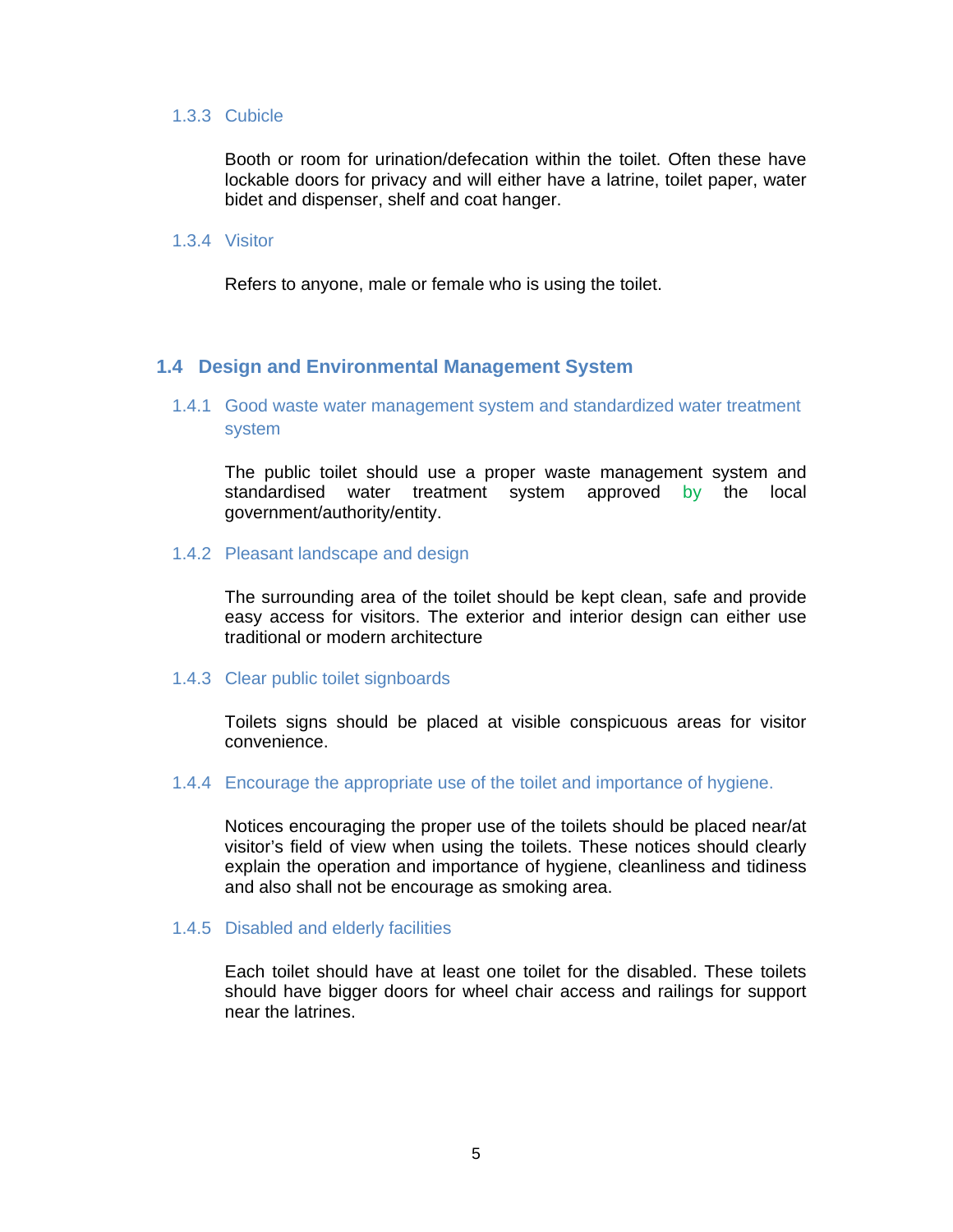# **1.5 Amenities and facilities**

1.5.1 Appropriate space for each cubicle

Each cubicle should have ample space to cater for a full grown man/woman.

#### 1.5.2 Sufficient provision of amenities

Provision of amenities such as tissue, toilet paper/hand dryer, waste bin or sanitary bin, soap, water and hand wash must be available at/in the toilet/cubicle at all times.

#### 1.5.3 Coat hangers and ledges in cubicles

Placement of coat hangers within the cubicle. Cubicles should have ledges to place

# **1.6 Cleanliness**

#### 1.6.1 Adequate air circulation & ventilation system

The toilet should have appropriate ventilation system installed in the toilet or at least have open windows for air circulation.

#### 1.6.2 Good smell and no dirty areas

Toilets shall have no bad odour for the comfort of the visitor. Owners/managers of the toilet must ensure there are no dirty areas in the toilet such as at corners, behind toilet bowls etc.

#### 1.6.3 Floors should be kept clean and dry

All toilet floors shall be kept clean and does not retain water dry at all times.

#### 1.6.4 Trained personnel on the facility for cleaning and maintenance

Toilet attendant are recommended to be stationed at toilets for cleaning and maintenance purposes.

#### 1.6.5 Customers' suggestion box

A suggestion box should be conveniently placed near or around the entrance of the toilet. Toilet operators/managers/owners is responsible for taking action on the suggestion forms when appropriate.